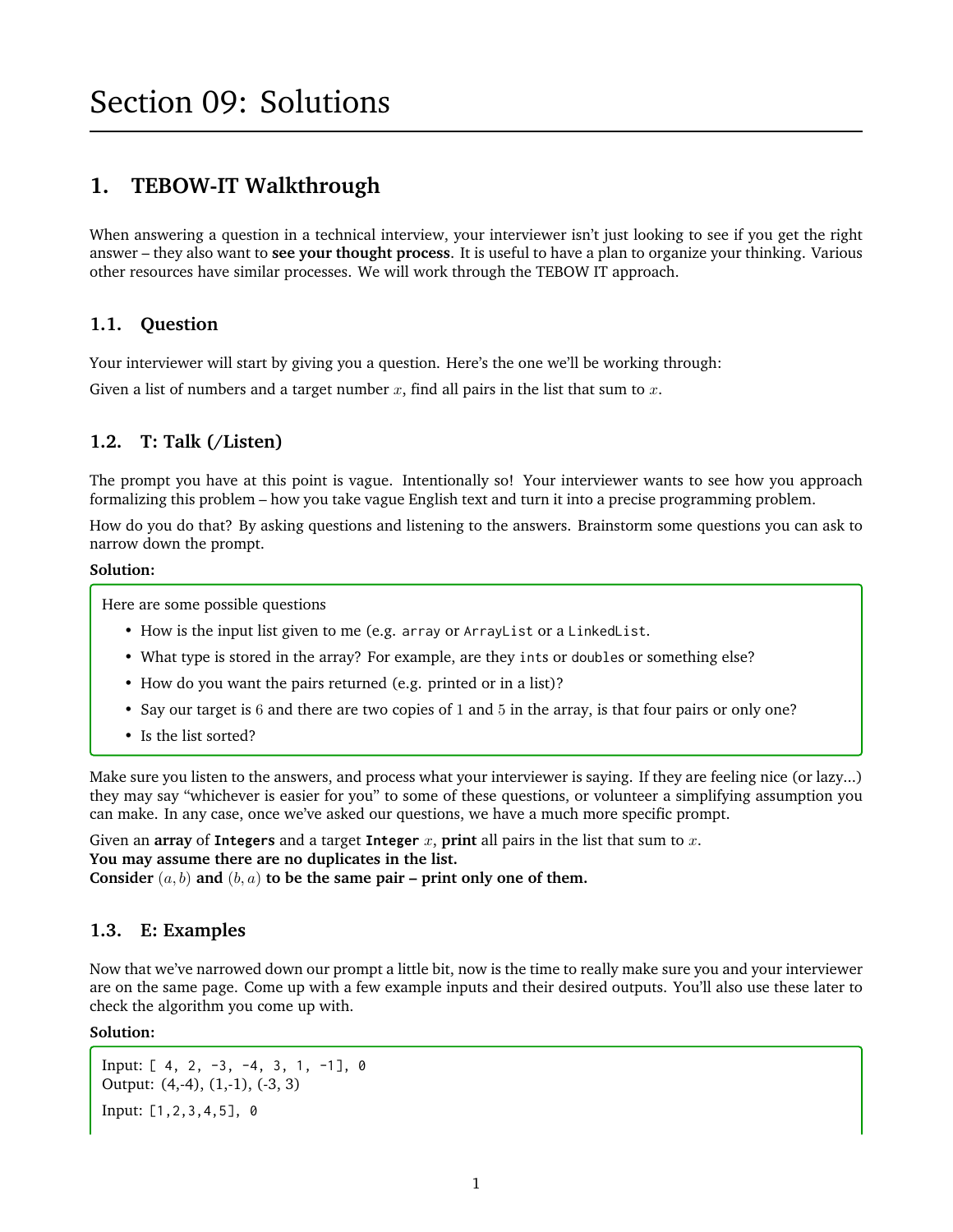Output: Input:  $[-5, -4, -3, 3, 4, 5]$ ,  $-2$ Output: (-5,3), (-3,5) Input: [0], 0 Output: Input: [], 3 Output:

## **1.4. B: Brute Force**

Hopefully, you've been talking for quite a bit of time now, and the back of your brain has come up with how you want to actually solve the problem.

Whether you have or haven't SLOW DOWN. You don't want to just start writing code.

Before you do, give a description of a plan for a correct algorithm. **Any** correct algorithm, even if it's not particularly fast.

How would you describe one possible algorithm? **Solution:**

One thing we could do is just check all possible pairs and see if they sum up to  $x$ . We could do that with nested for-loops.

## **1.5. O: Optimize**

Now that you have some algorithm, it's time to optimize it – try to turn it into the best one you can think of.

Unfortunately, designing algorithms is as much art as science. The best way to get better is to practice. If you're hitting a block, asking yourself questions like these might guide your thinking:

- (a) Is this a graph problem?
- (b) Is there a data structure we can use to make this easier? A dictionary or a priority queue?
- (c) If we made some assumption could we make the problem simpler? Maybe getting rid of duplicate values, or making a graph unweighted, or sorting the list
	- Break the problem into smaller pieces instead of solving the whole thing, can you do one step?
	- Sometimes you can turn an algorithm for a special case into an algorithm for the original problem; if you can you should!
	- If you can't, it's still worth mentioning. Maybe your interviewer will let you add that assumption. even if they won't, it will show your thought process, which is more important than the actual "answer."

Try designing a faster algorithm for this problem.

You should practice actually saying your thought process out loud. If it has been a few minutes and you feel like you haven't gotten anywhere, your interviewer might give you a hint. There's a possible hint at the top of the solution for this part.

#### **Solution:**

Here's a hint if you need one: suppose you just wanted to decide if the first element of your list had a match in the array. Can you tell what you're looking for? How would you find it efficiently?

There are a few different ways to speed up from our all-possible-pairs solution. Let's look at them separately.

**Option 1: clever data structures** Maybe you thought about data structures you might use. Here's one possible idea – the key insight is that for a given array element, a, you know what it could be paired with:  $x - a$ . So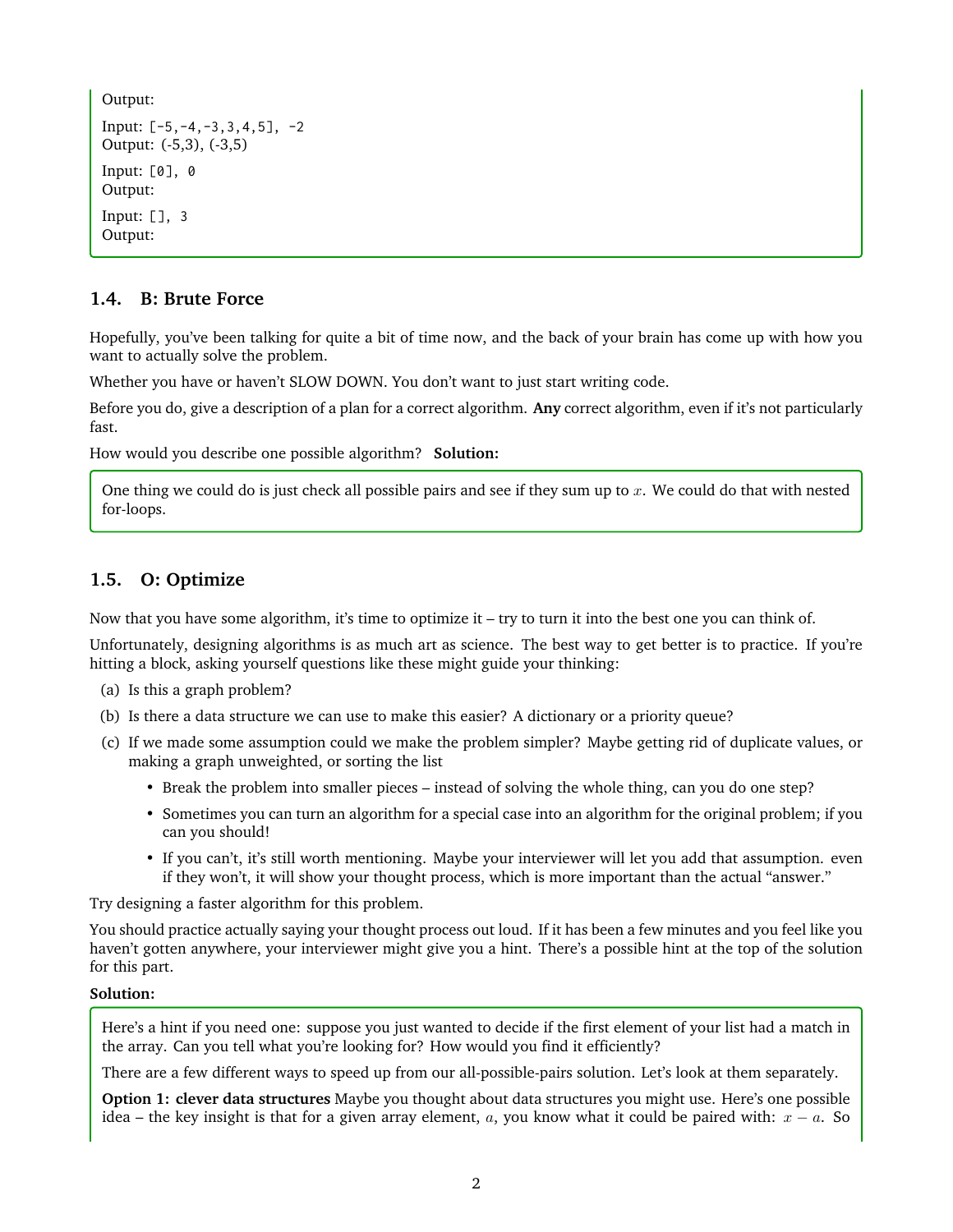deciding if you should print a just requires you to tell if  $x - a$  is in the array. One way to accomplish that is a hashset.

**Option 2: clever simplification** Instead, you might have thought about a simpler version of the problem – this task would be much easier if the list were already sorted. In a sorted list it is easy to tell whether  $a$ 's potential partner is in the list. A binary search will tell you exactly where it is (or that it's not there)! Our list isn't sorted....but sorting is fast! Just sort the list to start off, then run your algorithm that works on sorted lists.

## **1.6. W: Walkthrough**

At this point, you should have a clear idea of what you're going to do. Explain your planned algorithm to your interviewer at a high level. Think comments you would write before writing a method.

**Solution:**

We're only going to show Option 1 in detail, but you can go through the same process with Option 2.

First, add every element of the array to a hash set. Then, for each element of the array a: check if  $x - a$  is in the set. If it is, print  $(a, x - a)$ .

## **1.7. I: Implement**

Now, it's time to write actual code. Writing code on a whiteboard is **hard**. You won't have an IDE reminding you of syntax, and you've probably never done it before. Your interviewer shouldn't care about esoteric details of Java code. But the closer you can get to code that would actually compile the better.

Actually practice this part on a piece of paper, or better yet a real whiteboard. Typing it up just isn't good practice.

**Solution:**

```
public void pairs(int[] a, int target){
    //make a set to remember what we've seen
    HashSet<Integer> seen = new HashSet<Integer>();
    //put everything in the set
    for(int i = 0; i < a.length; i++){
        seen.add(a[i]);
    }
    //for each element of the array, see if its partner is in the hashset.
    for(int i =0; i < a. length; i^{++}){
        if(seen.contains(target - a[i])){
            System.out.println("(" + a[i] + ", " + target-a[i] + ")");
        }
    }
}
```
## **1.8. T: Test/Debug**

This last part is the easiest to forget, but it's really important – make sure your code works!

You have test inputs and the correct answers from way back in the "E" of TEBOW. Use them!

Once you feel confident your code is correct, analyze it for how fast it is (you probably did this in your head back in "O", but you should do it carefully and out loud if you haven't yet)

**Solution:**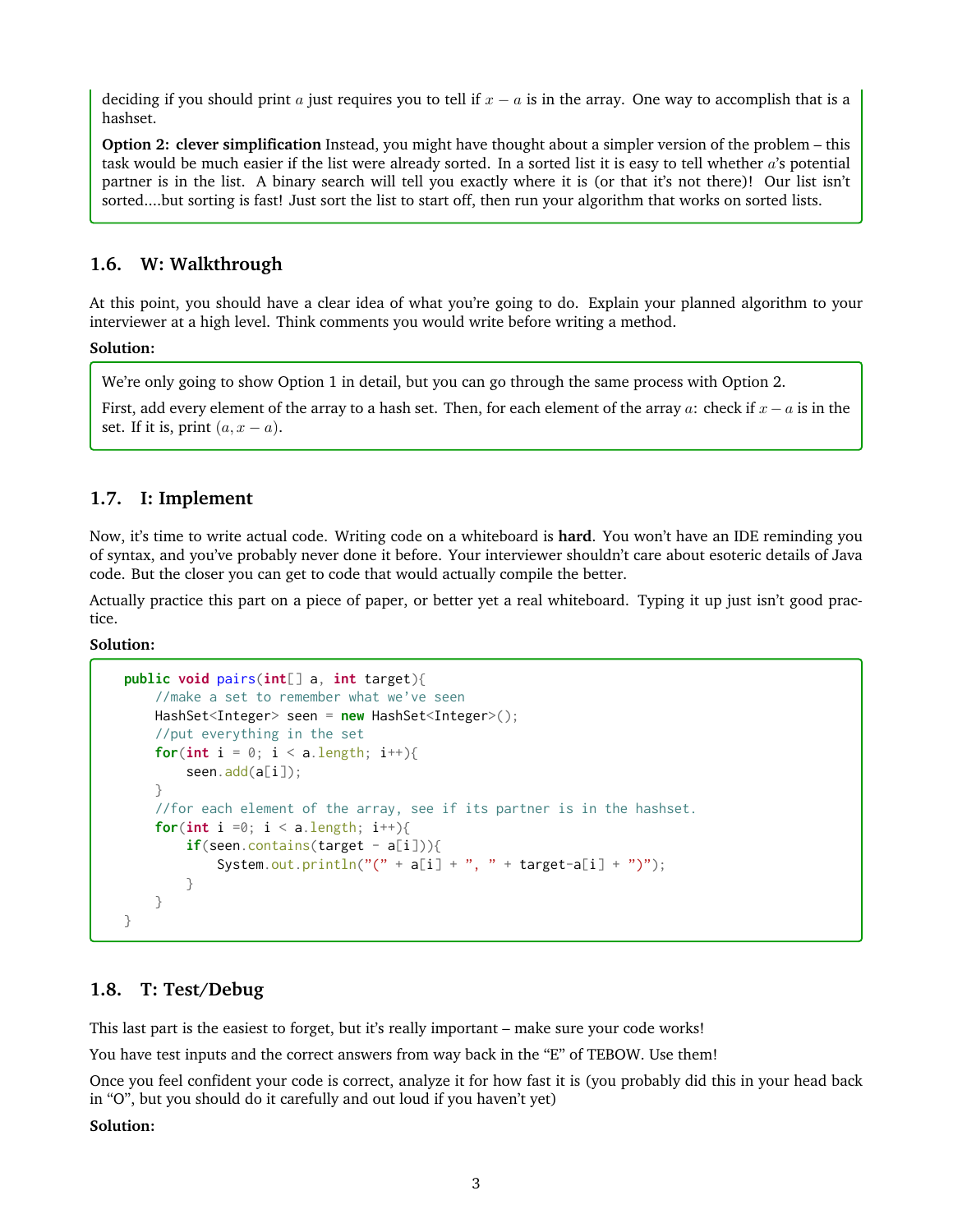Here's one example of running a test: Input:  $[-5, -4, -3, 3, 4, 5]$ ,  $-2$ After going through the for-loop our hashset will contain the elements  $\{-5, -4, -3, 3, 4, 5\}$ We then check if  $-2 - -5 = 3$  is in the set, it is so we print  $(-5, 3)$ . Check if  $-2 - -4 = 2$  is in the set, it's not. Check if  $-2 - -3 = 1$  is in the set, it's not.

Check if  $-2 - 3 = -5$  is in the set, it is, so we print  $(3, -5)$ .

Here we should notice a possible bug – we've already printed (−5, 3). Should we also print (3, −5). Hopefully we clarified this back in step T. If not, clarify it now, and fix the code if necessary. It's ok that we've found a bug. That's why we test code in the first place!

For analysis: On average a hash set requires  $O(1)$  time to insert and lookup, we call each of those n times, so we have  $\mathcal{O}(n)$  time for that. The only other thing we do is print (at most  $\mathcal{O}(n)$  times) and some constant time operations, so the total running time is  $\mathcal{O}(n)$  on average.

In the worst case, we might end up with  $\mathcal{O}(n^2)$  behavior if the hashing goes very badly, but  $\mathcal{O}(n)$  is what we should expect.

We'll use quite a bit of space – a hashset requires  $\mathcal{O}(n)$  extra space.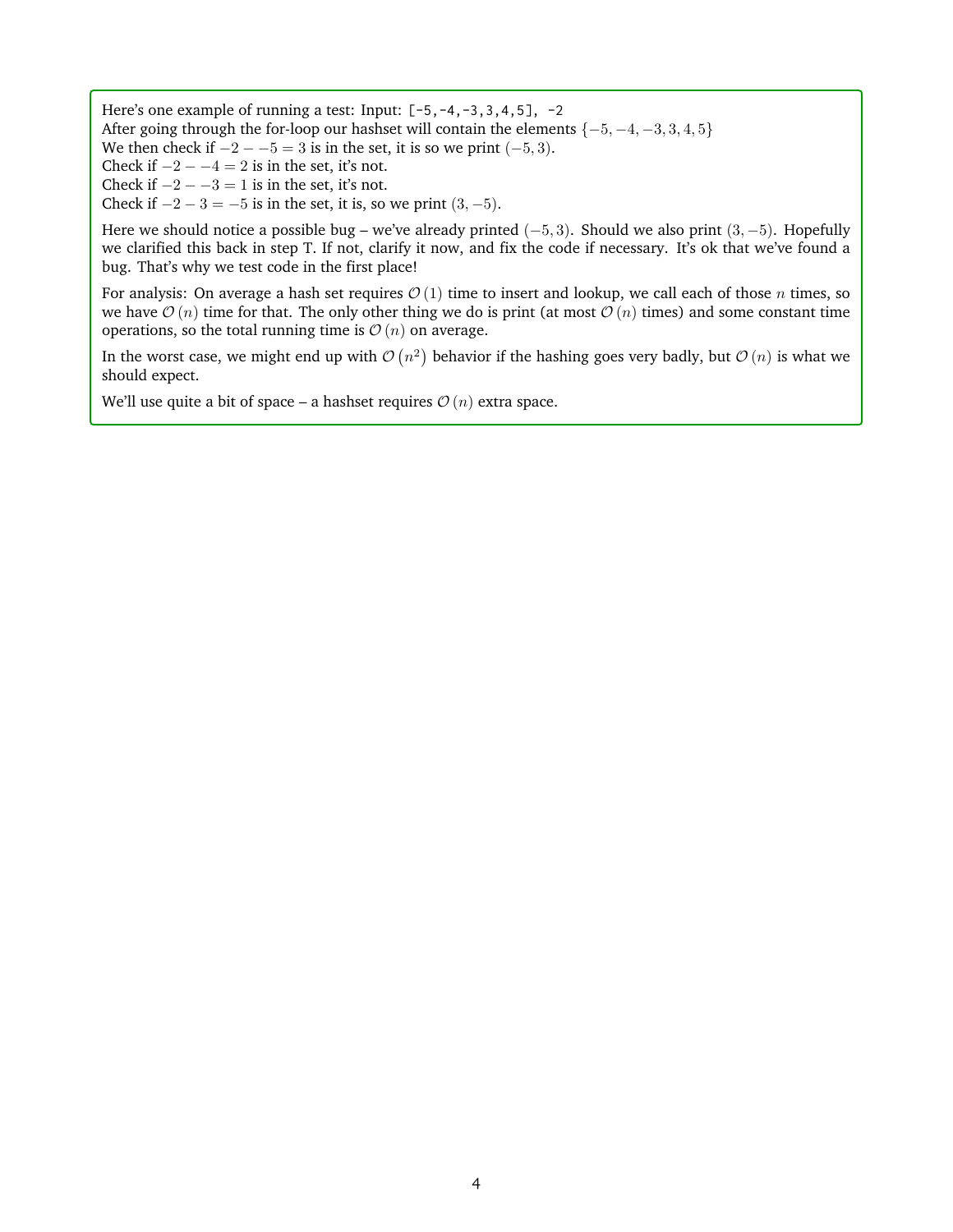# **2. Now TEBOW-IT Yourself!**

There are two questions below that have been chosen by your TAs. Pair up with another student (your TA will probably handle this) and take turns. For 10 minutes one of you will attempt the TEBOW-IT method on the given problem while one of you plays interviewer. Then you'll switch roles for another ten minutes!

**Note:** The solution slides to each problem are **on the website** along with this worksheet. If you're acting as the interviewer, you should have the solution slides open as your partner tries to TEBOW-IT: if they get stuck, give them a hint! Often this is what actual interviewers will do.

## **2.1. Validate BST**

Given the root of a binary tree, determine if it is a valid binary search tree (BST).

A valid BST is defined as follows:

- The left subtree of a node contains only nodes with keys less than the node's key.
- The right subtree of a node contains only nodes with keys greater than the node's key.
- Both the left and right subtrees must also be binary search trees.

You can make the following assumptions:

- The number of nodes in the tree is in the range [1, 10<sup>4</sup>].
- $-2^{31}$  <= Node.val <=  $2^{31}$  1.
- Assume the tree is made of the TreeNode class below.

```
public class TreeNode {
  int val;
  TreeNode left;
  TreeNode right;
  TreeNode() {}
  TreeNode(int val) { this.val = val; }TreeNode(int val, TreeNode left, TreeNode right) {
      this val = val;
      this. left = left:
      this. right = right;
  }
}
```
#### **Solution:**

See [these slides.](https://docs.google.com/presentation/d/1cCnRijeq3BDGGVQoZgP733wLiJMfYFIEcwRgT3YHx8s/edit?usp=sharing)

#### **2.2. Course Schedule**

There are a total of numCourses courses you have to take, labeled from 0 to numCourses - 1. You are given an array prerequisites where prerequisites[i] =  $[a_i, b_i]$  indicates that you **must** take course  $b_i$  first if you want to take course  $a_i$ . **For example**, the pair  $[0, 1]$  indicates that to take course 0 you have to first take course 1.

Return true if you can finish all courses. Otherwise, return false.

Constraints + valid assumptions:

- 1  $\leq$  numCourses  $\leq$  10<sup>5</sup>
- 0 <= prerequisites.length <= 5000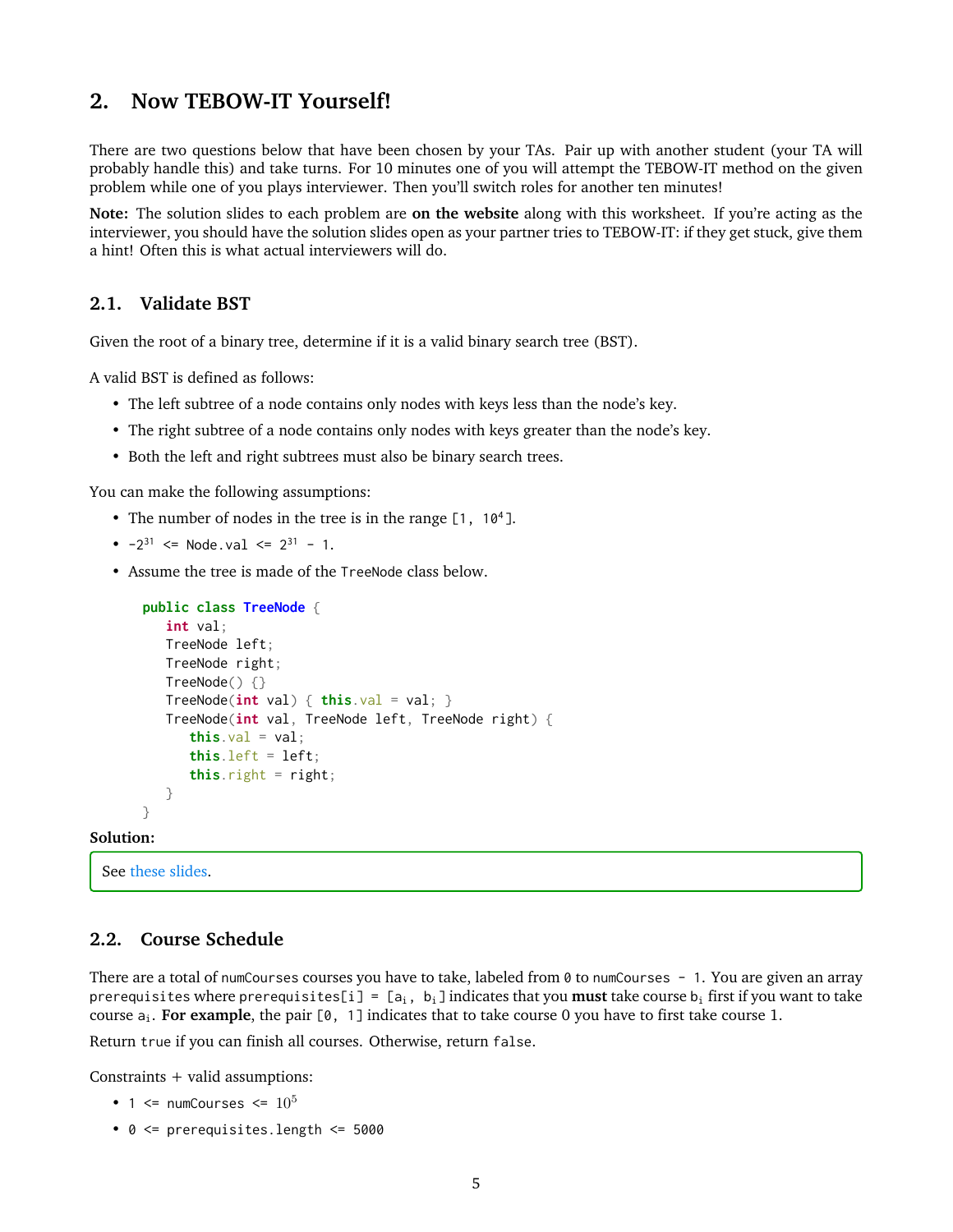- prerequisites[i].length == 2
- $0 \leq a_i$ ,  $b_i \leq$  numCourses
- All the pairs prerequisites[i] are **unique**.

#### **Solution:**

See [these slides.](https://docs.google.com/presentation/d/1nAZ9Tq0gjMs6pCex-roQJK_nBikQRr4a7KeDh4ohGBk/edit?usp=sharing)

# **3. Challenge Question: Merge Intervals**

Try out the TEBOW-IT method on the following question!

Given an array of intervals where intervals[i] = [startIndex, endIndex] (so this is a 2D array), merge all overlapping intervals, and return an array of the non-overlapping intervals that cover all the intervals in the input.

You can assume:

1 <= intervals.length <= 104 intervals[i].length == 2

0 <= startIndex<= endIndex <= 104

**Note:** This ones's pretty tough, so we'll give an example input/output:

Input: [[1,3],[2,6],[8,10],[15,18]]

Output: [[1,6],[8,10],[15,18]]

Explanation: Since intervals [1,3] and [2,6] overlap, merge them into [1,6].



**Solution:**

See [these slides.](https://docs.google.com/presentation/d/1I5jYdgqAM-80TgXVhPg1v5KexMk0Hj-ztxuqeVJgZBk/edit?usp=sharing)